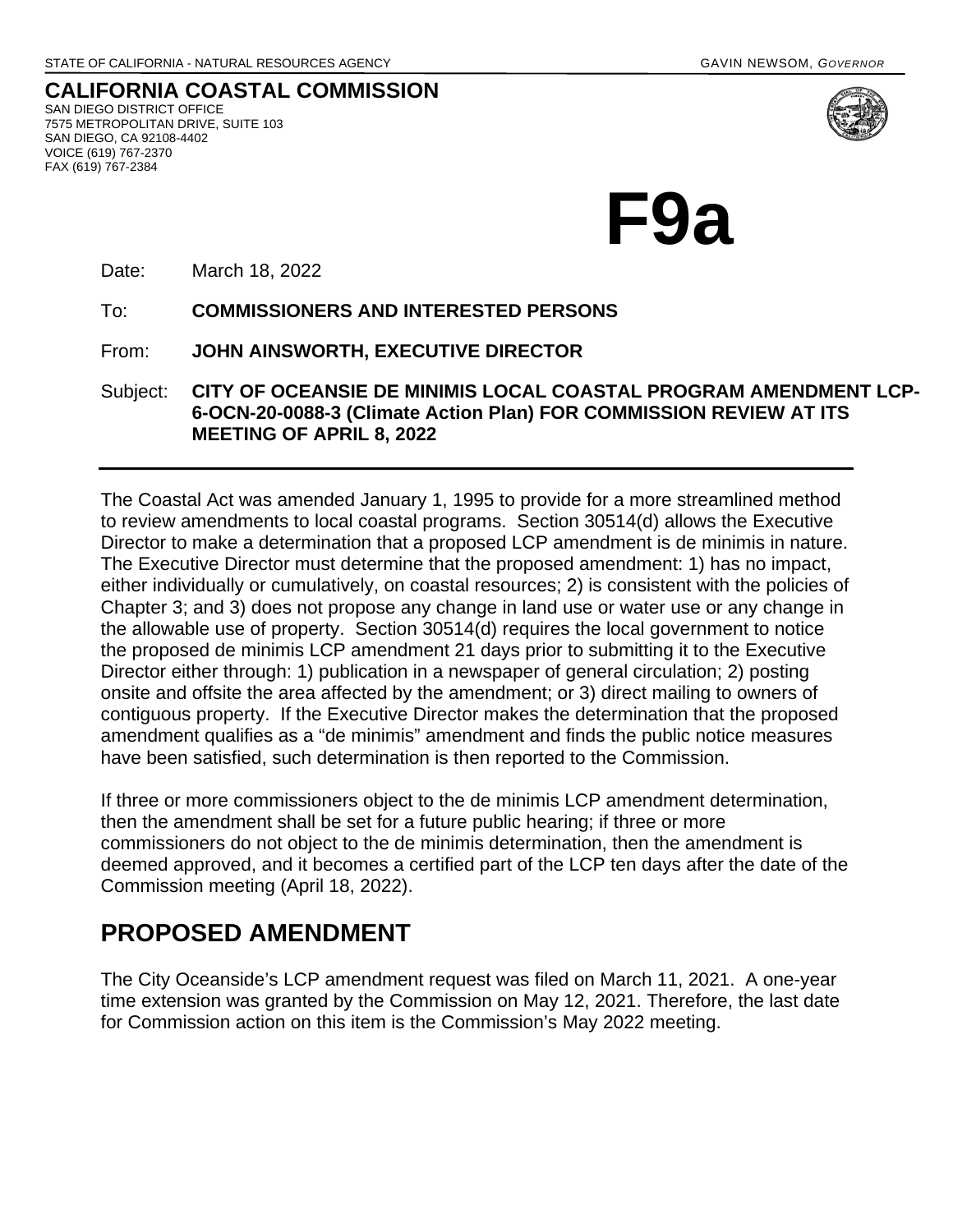In May 2019, the City of Oceanside finalized its Climate Action Plan (CAP) which includes provisions that align with state efforts to reduce greenhouse gas (GHG<sup>[1](#page-1-0)</sup>) emissions. The CAP outlines measures the City will implement to make progress towards meeting California's 2050 GHG reduction goal by using energy more efficiently; harnessing renewable energy; reducing, reusing, recycling, and composting waste; conserving water; and enhancing access to sustainable modes of transportation. To help meet this goal, the City is proposing the inclusion of four new sections into Article 30 (Site Regulations) of the certified Implementation Plan, including Section 3047 (Renewable Energy Facilities), Section 3048 (Electric Vehicle Parking and Charging Facilities), Section 3049 (Urban Forestry), and 3050 (Transportation Demand Management (TDM)). Each section is also included, as a reference, into Articles 10C (Residential "Coastal Zone"), 11C (Commercial "Coastal Zone"), and 13C (Industrial "Coastal Zone"). All sections include a provision that in the event state standards exceed those outlined in the section, state standards shall apply.

Section 3047 (Renewable Energy Facilities) requires certain types of new development to install and maintain renewable energy facilities (e.g., solar photovoltaic systems). New development, including residential projects of 25 or more units, industrial projects larger than 25,000 square feet, commercial and institutional projects larger than 12,500 square feet, and mixed-use development (consisting of residential and commercial uses) larger than 12,500 square feet will be required to install and maintain renewable energy facilities that supply at least 50 percent of forecasted electricity demand. This section also requires that additions to existing developments greater than 1,500 sq. ft. shall be rendered "solar ready" per current California Energy Code and California Green Building Standards Code.

Section 3048 (Electrical Vehicle Parking and Charging Facilities) requires multi-family residential and non-residential development of a certain scale to provide preferential parking and charging facilities for electric vehicles. The standards for preferential parking and electric vehicle charging facilities are included as [Exhibit No. 3](https://documents.coastal.ca.gov/reports/2022/4/F9a/F9a-4-2022-exhibits.pdf) of the staff report; and, as proposed exceed those established by current state law.

Section 3049 (Urban Forestry) requires that new development adhere to certain landscaping requirements including providing a minimum tree canopy area of between 7- 12% and a minimum permeable surface area of between 10-22% for the total site, depending on lot size. Projects must also provide a Landscape and Tree Canopy Management Plan (LTCMP). The LTCMP will include information regarding regular, seasonal, and emergency maintenance, trash abatement, irrigation, tree/plant care, tree replacement, insect and disease infestation prevention, integrated pest management, appropriate response process, etc. The amendment further provides that projects that do not maintain landscape in a manner consistent with the approved LTCMP shall be subject to code enforcement action.

<span id="page-1-0"></span><sup>1</sup> Greenhouse gases are any gas, both natural and anthropogenic, that absorbs infrared radiation in the atmosphere and include water vapor, carbon dioxide (CO2), methane (CH4), and nitrous oxide (N2O). These greenhouse gases lead to the trapping and buildup of heat in the atmosphere near the earth's surface. Carbon dioxide is the major anthropogenic greenhouse gas. All greenhouse gases are quantified collectively by the carbon dioxide equivalent ("CO2e"), or the amount of CO2 that would have the same global warming potential, when measured over a specific time period.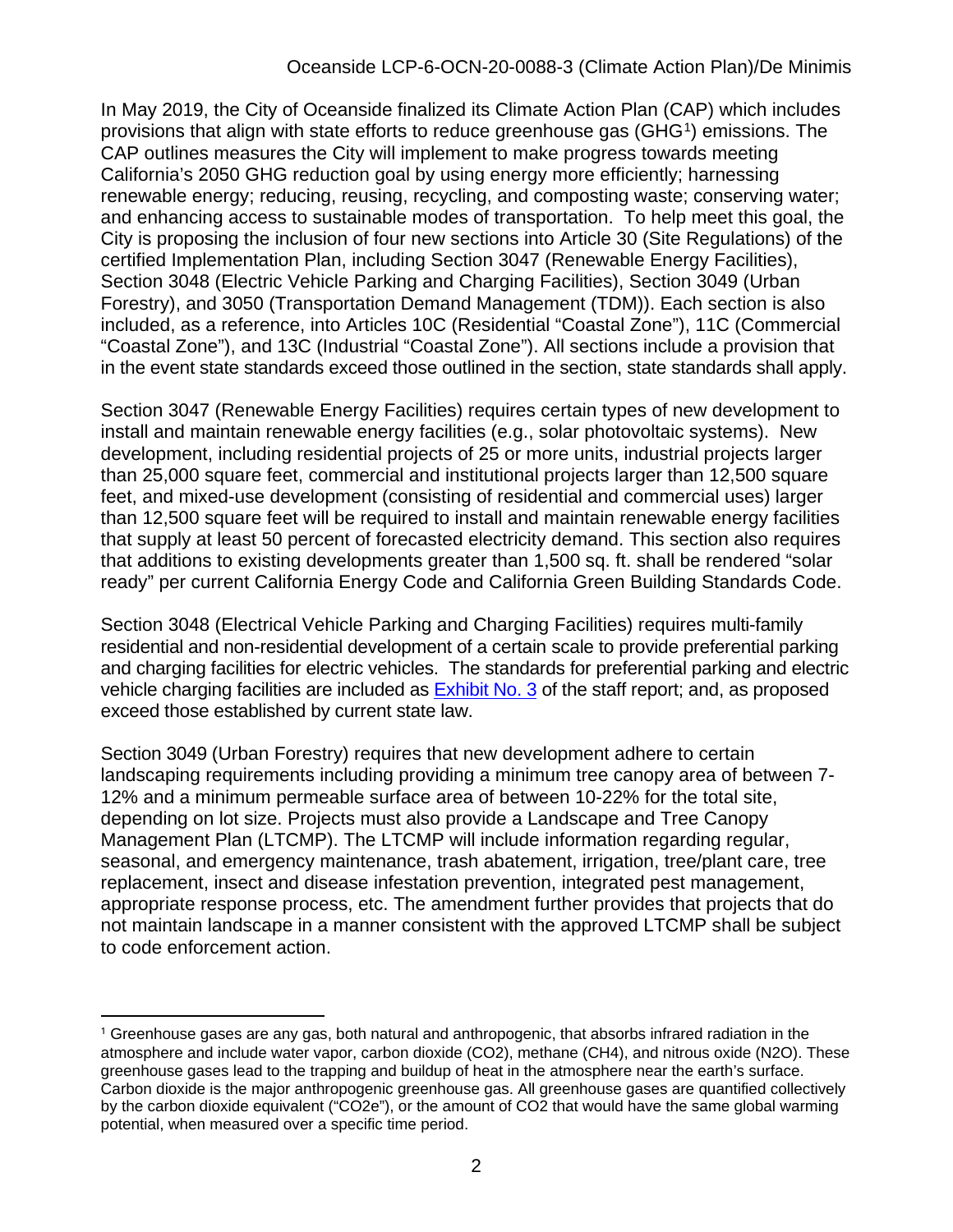Oceanside LCP-6-OCN-20-0088-3 (Climate Action Plan)/De Minimis

Section 3050 (Transportation Demand Management (TDM)) requires new non-residential development and additions to existing non-residential developments that generate more than 50 daily employee trips to prepare and implement a transportation demand management (TDM) plan that results in a minimum 20% alternative employee commute share. The alternative employee commute share shall be comprised of ridesharing, public transit, active transportation, telecommuting, and zero-emission vehicles. The specifics of the plan are provided in [Exhibit No. 3](https://documents.coastal.ca.gov/reports/2022/4/F9a/F9a-4-2022-exhibits.pdf) and generally include:

- Designation of a Transportation Coordinator responsible for ensuring compliance with TDM plan requirements
- Site-specific analysis of opportunities for, and constraints upon, alternative commute modes (e.g., active transportation, transit, ridesharing)
- Marketing and outreach strategies that educate employees about sustainable travel choices
- Customized travel plans for employees (upon request)
- Description and justification of selected TDM measures
- Calculation of the estimated commute mode shift associated with selected TDM measures
- A monitoring and reporting program

## **DISCUSSION**

Constructing and operating major urban development, water, energy, telecommunication, and transportation projects can use a significant amount of energy, thereby significantly increasing emissions of greenhouse gases (GHGs). These emissions exacerbate climate change caused by global warming, which, in turn can cause significant adverse impacts to coastal resources. The City's Land Use Plan (LUP) contains a number of provisions that protect coastal resources and aim to minimize energy consumption, including a policy mirroring Coastal Act Section 30253, which specifically requires new development minimize energy consumption and reduce vehicle miles travelled. Overall, the proposed amendment will reduce energy consumption through increasing the efficiency of energy technologies, reducing energy use, and using alternative sustainable sources of energy. In addition, the proposed amendment will reduce vehicle miles traveled by requiring the implementation of Transportation Demand Management plans. Finally, should, in the future, state standards exceed those outlined in these sections, the provisions clarify that state standards shall apply. Therefore, the proposed amendment will increase energy efficiency and lower GHG emissions, consistent with the requirements of the City's certified LUP and consistent with Chapter 3 of the Coastal Act.

## **DETERMINATION**

The Executive Director determines that the City of Oceanside LCP amendment is de minimis. Based on the information submitted by the City, the proposed LCP amendment will have no adverse impact, either individually or cumulatively, on coastal resources. It is consistent with the policies of Chapter 3 of the Coastal Act. The amendment does not propose any change in land use or any change in the allowable use of property. The City has properly noticed the proposed amendment. As such, the amendment is de minimis pursuant to Section 30514(d).